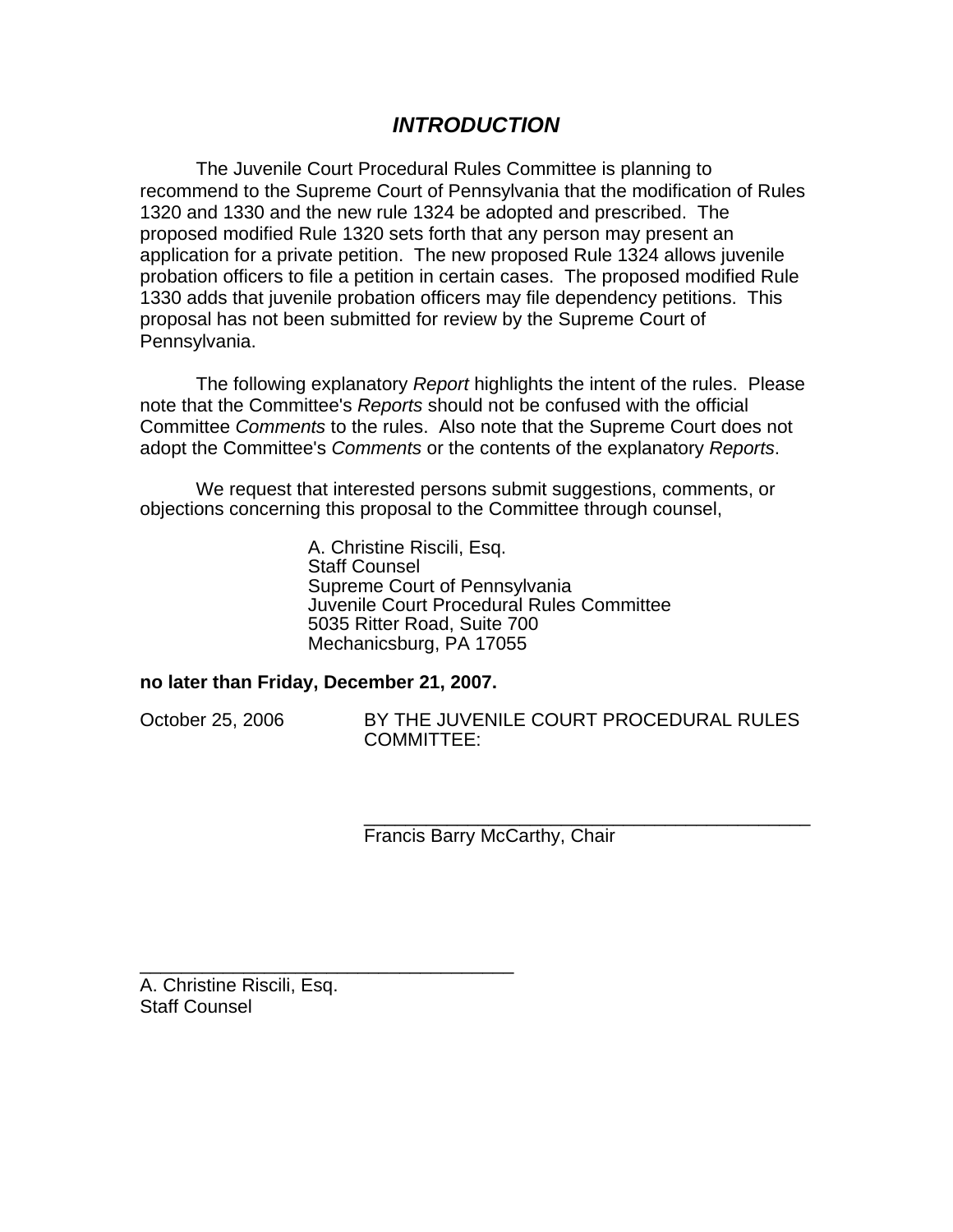# *EXPLANATORY REPORT*

# **RULE 1320 - APPLICATION TO FILE A PRIVATE PETITION**

 The Committee is proposing that the Comment to this Rule include a cite to the New Rule 1324 which provides for the filing of petitions by the juvenile probation officer.

# **RULE 1324 - PETITIONS BY JUVENILE PROBATION OFFICERS**

 This new proposed rule allows the juvenile probation officer to file a dependency petition in certain classes of cases. The juvenile probation officer may file a petition in the status offense cases pursuant to 42 Pa.C.S. § 6302 paragraphs (5) through (9) or in any class of dependency case if it is in conjunction with a delinquency proceeding.

### **RULE 1330 - PETITION: FILING, CONTENTS, FUNCTION, AGGRAVATED CIRCUMSTANCES**

 The Committee is proposing that the Comment to this Rule include the ability of the juvenile probation officer to file dependency petitions in certain classes of cases.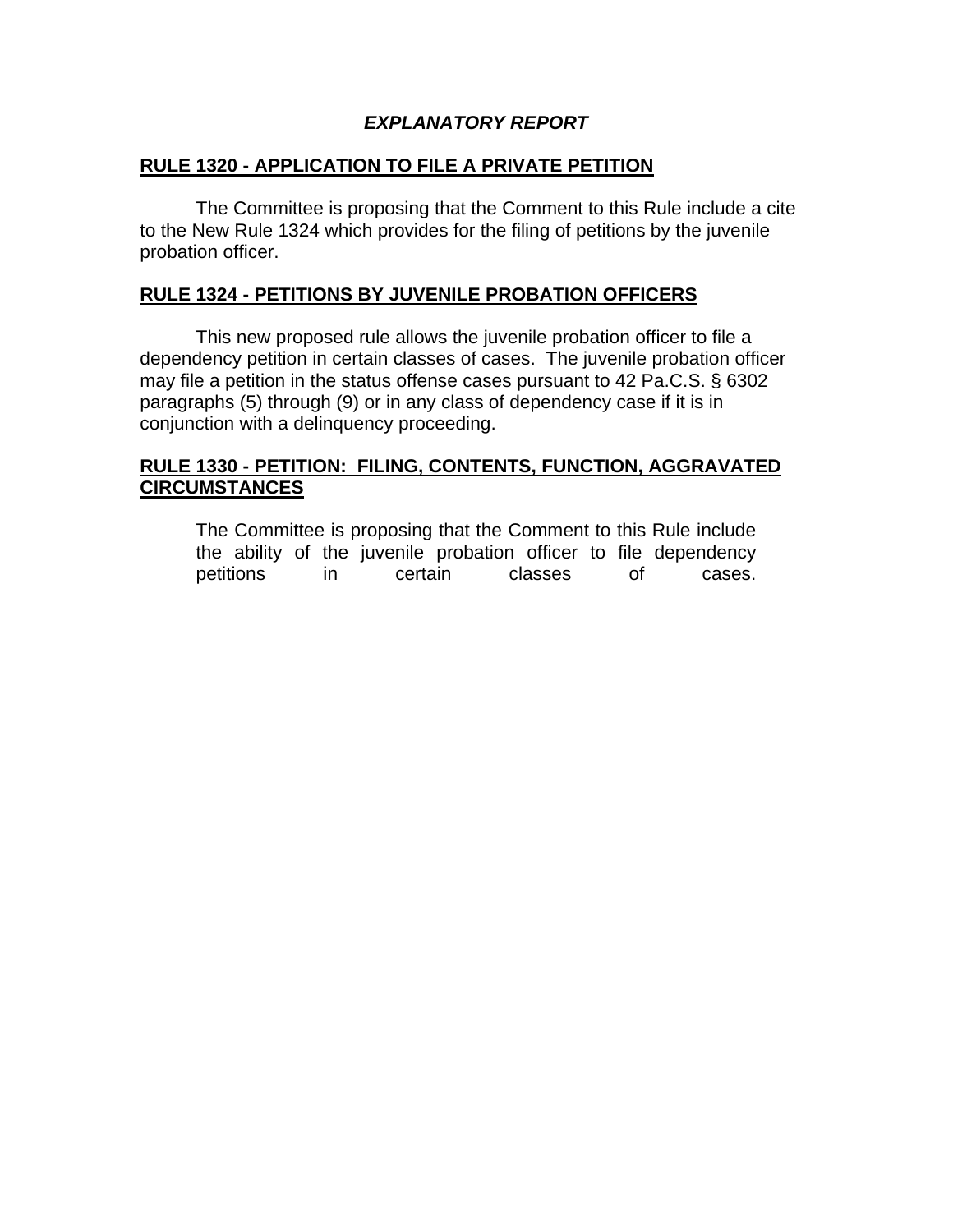#### **RULE 1320. APPLICATION TO FILE A PRIVATE PETITION**

- A. **Application contents.** Any person, other than the county agency, may present an application to file a private petition with the court. The application shall include the following information:
	- 1) the name of the person applying for a petition;
	- 2) the name of the alleged dependent child;
	- 3) the relationship of the person presenting this application to the child and to any other parties;
	- 4) if known, the following:
		- a) the date of birth and address of the child;
		- b) the name and address of the child's guardian, or the name and address of the nearest adult relative;
		- c) if a child is Native American, the child's Native American history or affiliation with a tribe;
		- d) a statement, including court file numbers where possible, of pending juvenile or family court proceedings and prior or present juvenile or family court orders relating to the child;
	- 5) a concise statement of facts in support of the allegations for which the application for a petition has been filed;
	- 6) a statement that the applying person has reported the circumstances underlying this application to the county agency or a reason for not having reported the circumstances underlying the application;
	- 7) a verification by the person making the application that the facts set forth in the application are true and correct to the person's personal knowledge, information, or belief, and that any false statements are subject to the penalties of the Crimes Code, 18 Pa.C.S. § 4904, relating to unsworn falsification to authorities; and
	- 8) the signature of the person and the date of the execution of the application for a petition.
- B. **Service.** If a person presents an application for a petition under this rule, the person shall serve the application on the court and all parties to the proceeding.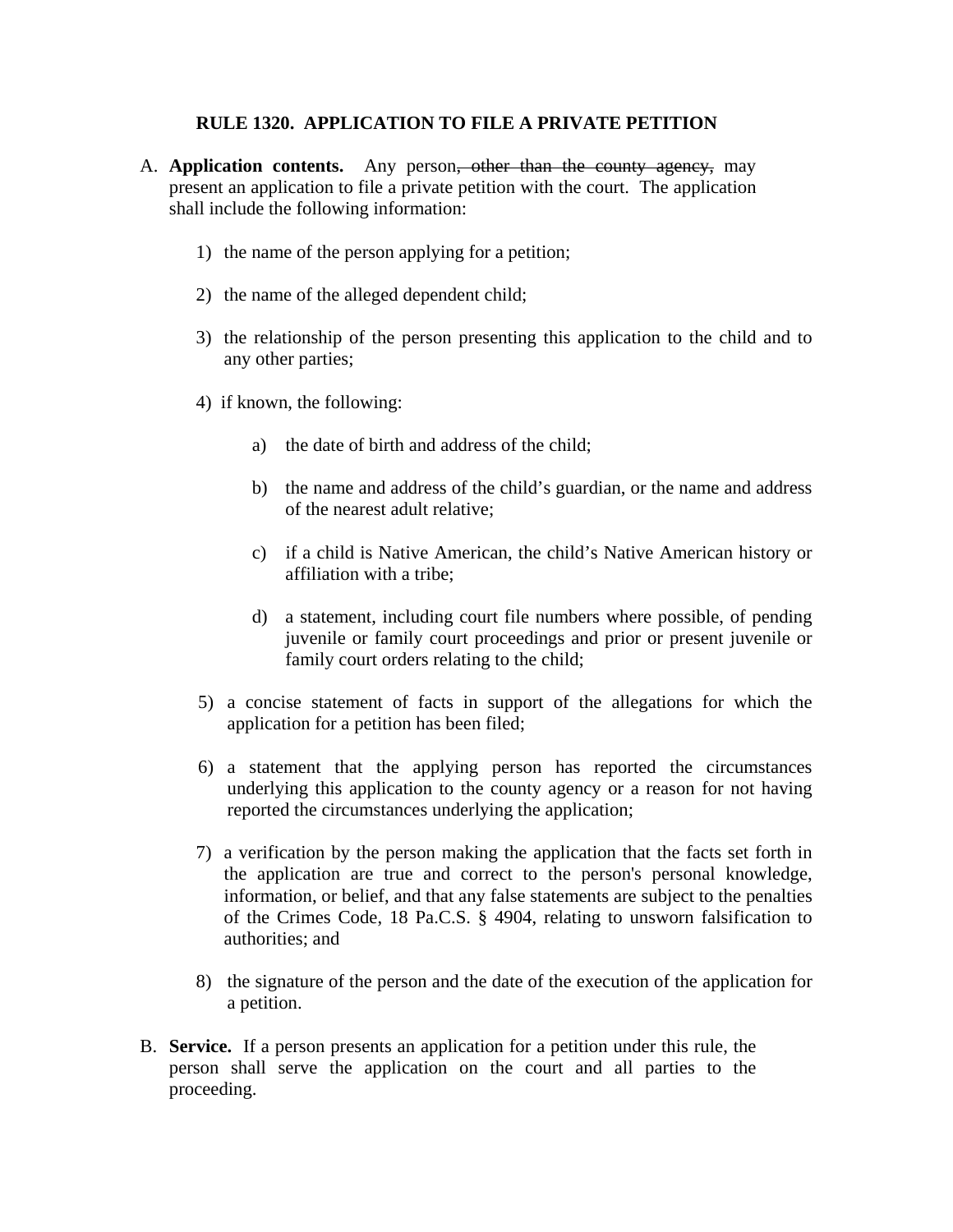#### **COMMENT**

Rule 1330 requires that the county agency file a petition. Any person, other than the county agency **or the juvenile probation officer**, is to file an application to file a petition under this Rule. Rule 1800 suspends 42 Pa.C.S. § 6334, which provides any person may file a petition. *See* Rule 1321 for hearing on application and finding that a petition is to be filed by the

county agency.

*See* **Rule 1324 for the ability of juvenile probation officers to file dependency petitions. An application for a private petition under this rule is not necessary in those cases.**

**Official Note:** Rule 1320 adopted August 21, 2006, effective February 1, 2007. **Amended --, effective --.**

*Committee Explanatory Reports:* 

Final Report explaining the provisions of Rule 1320 published with the Court's Order at 36 Pa.B. 5599 (September 2, 2006). **Final Report explaining the modifications of Rule 1320 published with the Court's Order at -- Pa.B. --.**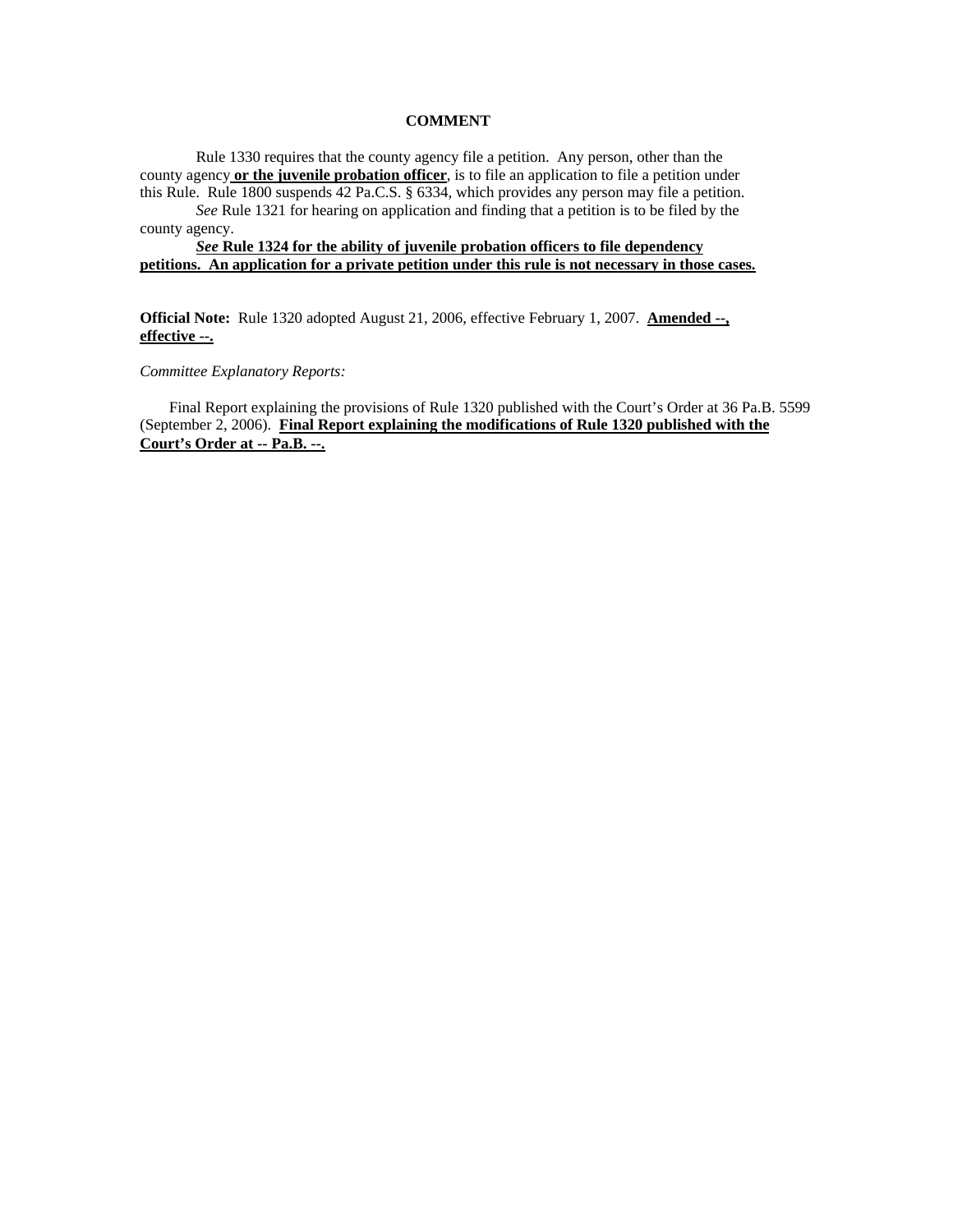# **RULE 1324. PETITIONS BY JUVENILE PROBATION OFFICERS**

#### **A juvenile probation officer may file a dependency petition:**

# **1) pursuant to 42 Pa.C.S. § 6302, dependent child paragraphs (5) through (9); or**

#### **2) in conjunction with a delinquency proceeding.**

#### **COMMENT**

**A juvenile probation officer may seek to invoke the court's jurisdiction under the "status offense" definition of a dependent child under the Juvenile Act, 42 Pa.C.S. § 6302, dependent child paragraphs 5 through 9, or at any time during the course of a delinquency proceeding.** 

**Official Note: Rule 1324 adopted -, effective -.**

*Committee Explanatory Reports:*

**Final Report explaining the provisions of Rule 1324 published with the Court's Order at - Pa.B.- (-, 2007).**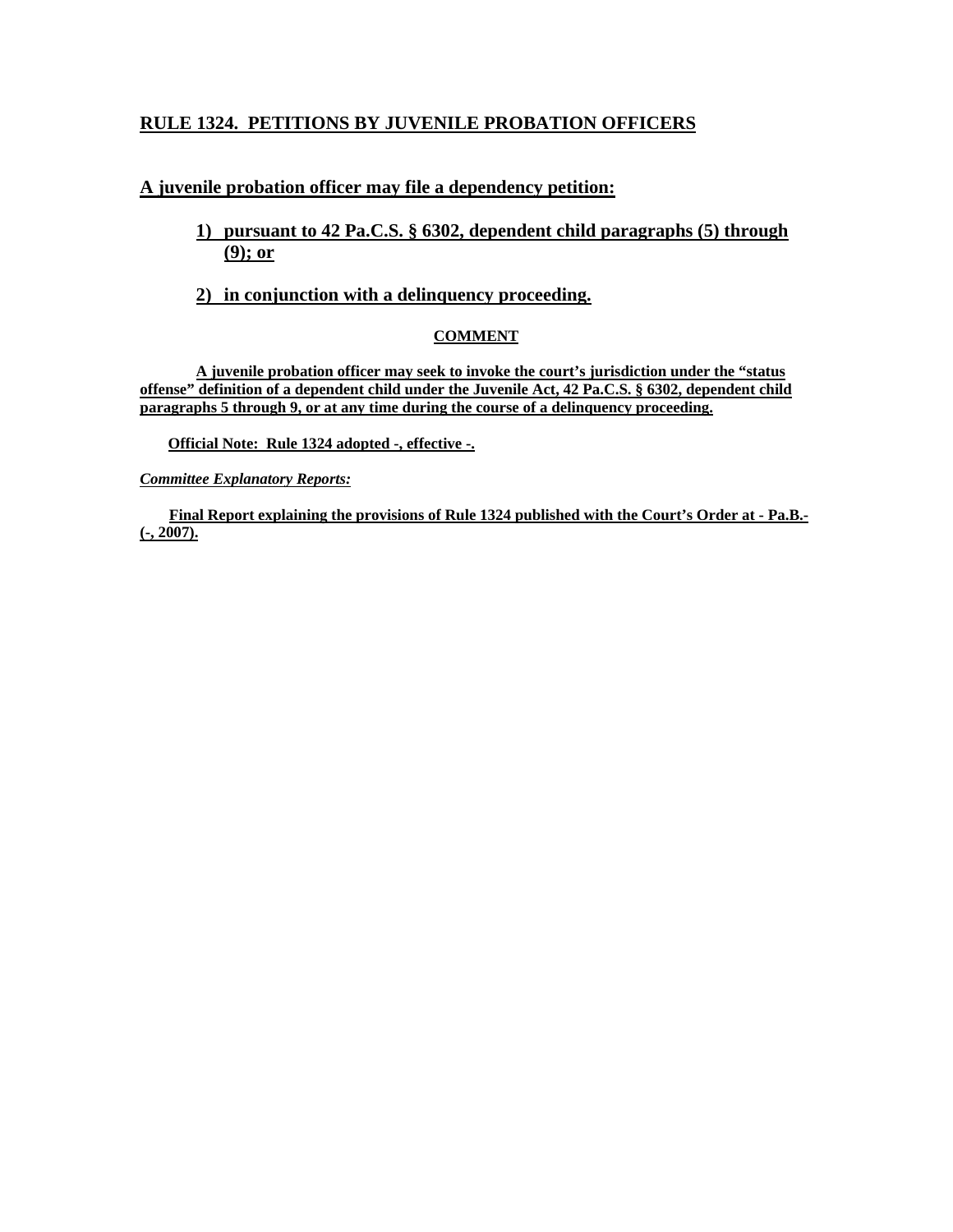#### **RULE 1330. PETITION: FILING, CONTENTS, FUNCTION, AGGRAVATED CIRCUMSTANCES**

#### A. **Filings.**

- 1) A dependency petition may be filed at any time; however, if a child is taken into custody, the requirements of paragraph (A)(2) shall be met.
- 2) Within twenty-four hours of the shelter care hearing, the county agency **or the juvenile probation officer** shall file a dependency petition with the clerk of courts when:
	- a) the child remains in protective custody pursuant to Rule 1201, 1202 or 1210; or
	- b) the child is not in protective custody but it is determined at a shelter care hearing pursuant to Rule 1242 that the filing of a dependency petition is appropriate.
- B. **Petition contents.** Every petition shall set forth plainly:
	- 1) the name of the petitioner;
	- 2) the name, date of birth, and address of the child, if known;
	- 3) the name and address of the child's guardian, or if unknown, the name and address of the nearest adult relative;
	- 4) if a child is Native American, the child's Native American history or affiliation with a tribe;
	- 5) a statement that:
		- a) it is in the best interest of the child and the public that the proceedings be brought;
		- b) the child is or is not currently under the supervision of the county agency;
	- 6) a concise statement of facts in support of the allegations for which the petition has been filed;
		- a) facts for each allegation shall be set forth separately;
		- b) the relevant statute or code section shall be set forth specifically for each allegation;